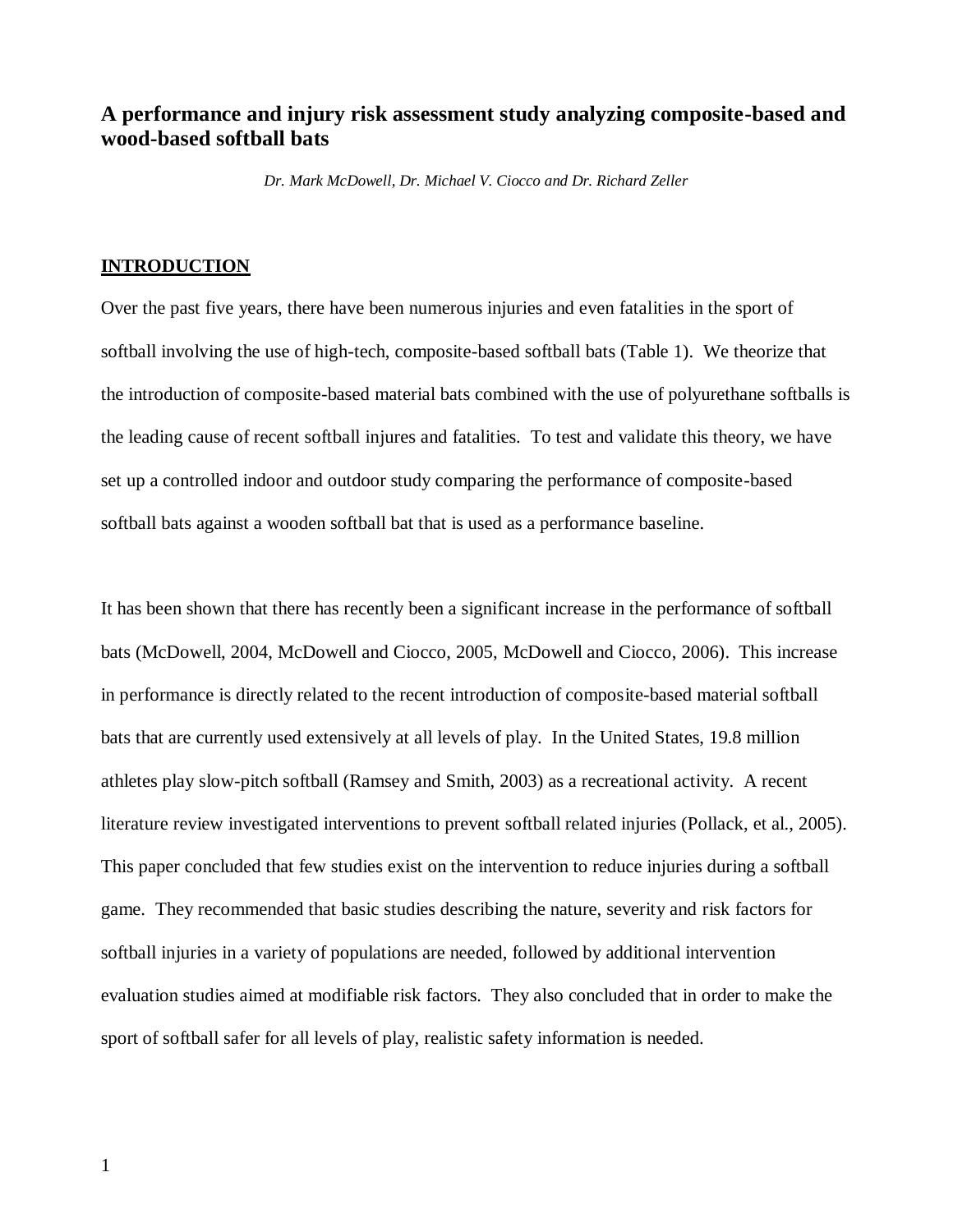A recent review article (Nicholls, et al., 2004) investigated the current literature relating to impact injuries and the role of equipment performance in the sport of baseball and surmised that batted-ball speeds from non-wood bats can reach velocities potentially lethal to defensive players. An impact study (Heald and Pass, 1994) indicated that skull fracture has been shown to occur at impact speeds of 25.9 m/s (58 mph) in cadaver heads using baseballs. A theoretical study using the Gadd Severity Index and Head Injury Criterion (Crisco, et al., 1997) predicted likely head injuries due to impact with a standard baseball at an impact speed as low as 16.5 m/s (37.0 mph). It must be noted that these studies employed baseballs, which are often much softer, and approximately 30% lighter than a typical softball (McDowell and Noebe, 2000).

Another study (Nicholls, et al., 2003) compared ball exit velocity between metal and wood baseball bats and indicated that a metal bat swung by an experienced hitter can produce ball exit velocities exceeding that demonstrated by a robotic hitting machine, which is what is currently used in the sport to determine bat safety. A batting cage study comparing performance differences between metal and wood baseball bats was conducted using high-speed cameras measuring 3D positions of baseballs (Greenwald, et al., 2001). This study showed that metal bats improve batted-ball speed performance over wood bats and that all players tested were able to generate batted-ball speeds exceeding 44.7 m/s (100 mph). A similar study (Crisco, et al., 2002) indicated that there was an increase, on average, in the performance of aluminum bats when compared to wood bats.

The sport of baseball and slow-pitch softball have significantly different safety concerns. The sport of slow-pitch softball is inherently more dangerous due to the fact that the players are 10-20 feet closer to the batter. In addition, softball bats have significantly increased in performance and the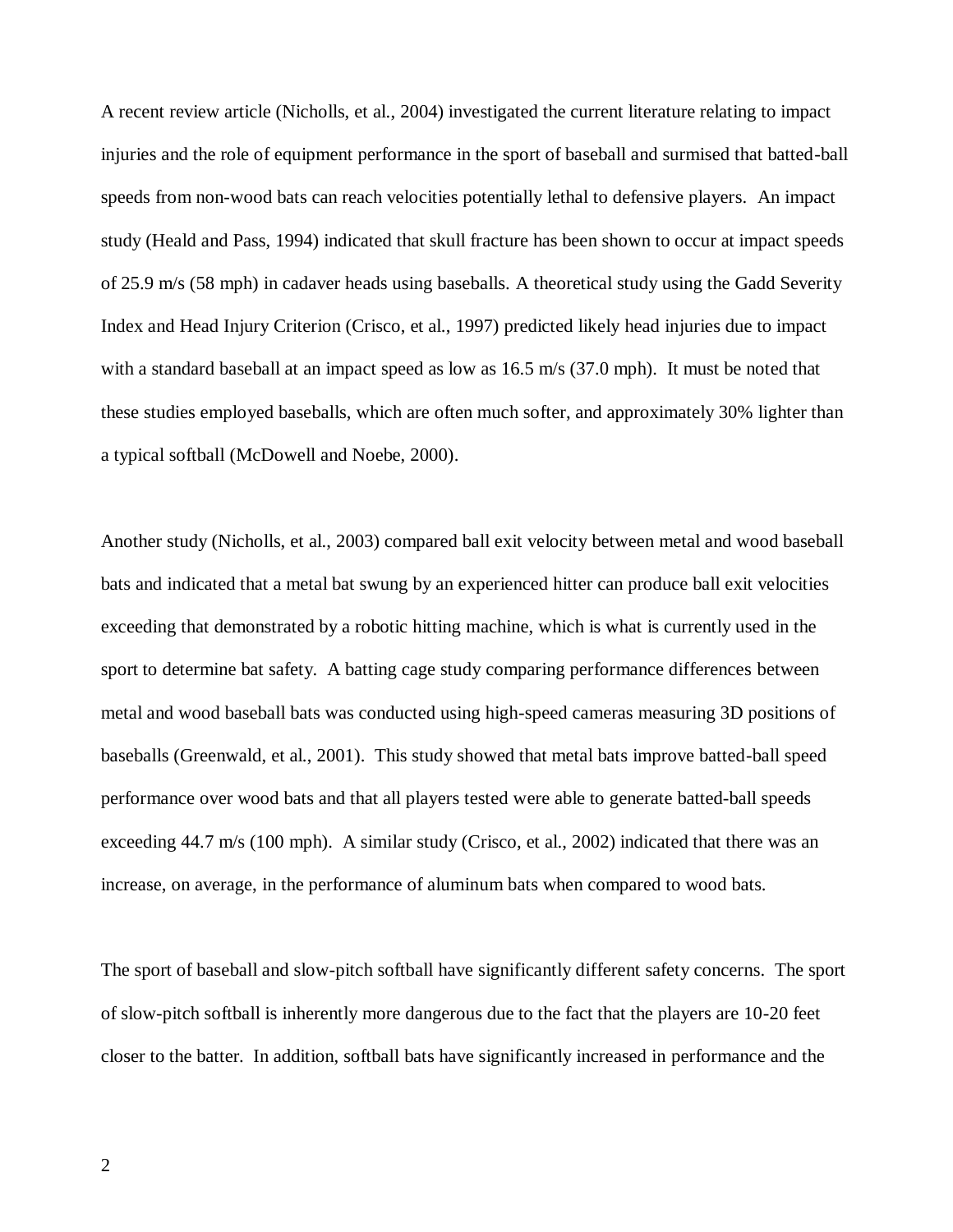frequency of an optimal hit is much greater in softball than baseball. In this paper, we investigate the differences between composite-based and wood-based bats.

*Background on Softballs:* When slow-pitch softball became popular in the early 1970's, softballs were made of a cork, yarn or kapok center surrounded by a leather cover. However, over 95% of softballs available for purchase today have a solid polyurethane core surrounded by a well-bonded cover. A controlled laboratory test comparing softballs against baseballs was conducted (McDowell and Noebe, 2000) and indicated that current softballs can be over 120% harder than a collegiate baseball.

*Background on Softball Bats:* Up until the early 1970's, wooden softball bats were used almost exclusively in the sport of softball. In the 1980's, aluminum single-wall softball bats replaced wooden softball bats. In the 1990's, aluminum multi-wall bats replaced aluminum single-wall bats. In the late 1990's and early 2000's, bats made from titanium-based materials were introduced. From 2002 until today, composite-based materials comprise the majority of the softball bats used for all levels of play. In recent years, softball-related injuries and fatalities have been publicly reported (Dawson, 2003) with the majority of cases involving the combined use of composite-based softball bats and polyurethane softballs. Most of these injuries and fatalities could have been mitigated if injury risks associated with the sport of softball were available. A goal of this research is to provide this information to the general public.

An example of a catastrophic injury is shown in Figures 1, 2, and 3 in which the player suffered a catastrophic head injury after being struck by a batted-ball in a recreational softball game (Ohio). Eight plates, 32 screws and dozens of stitches/clamps had to be used to repair the damage. The player is now required to wear a protective helmet for many physical activities for the rest of his life.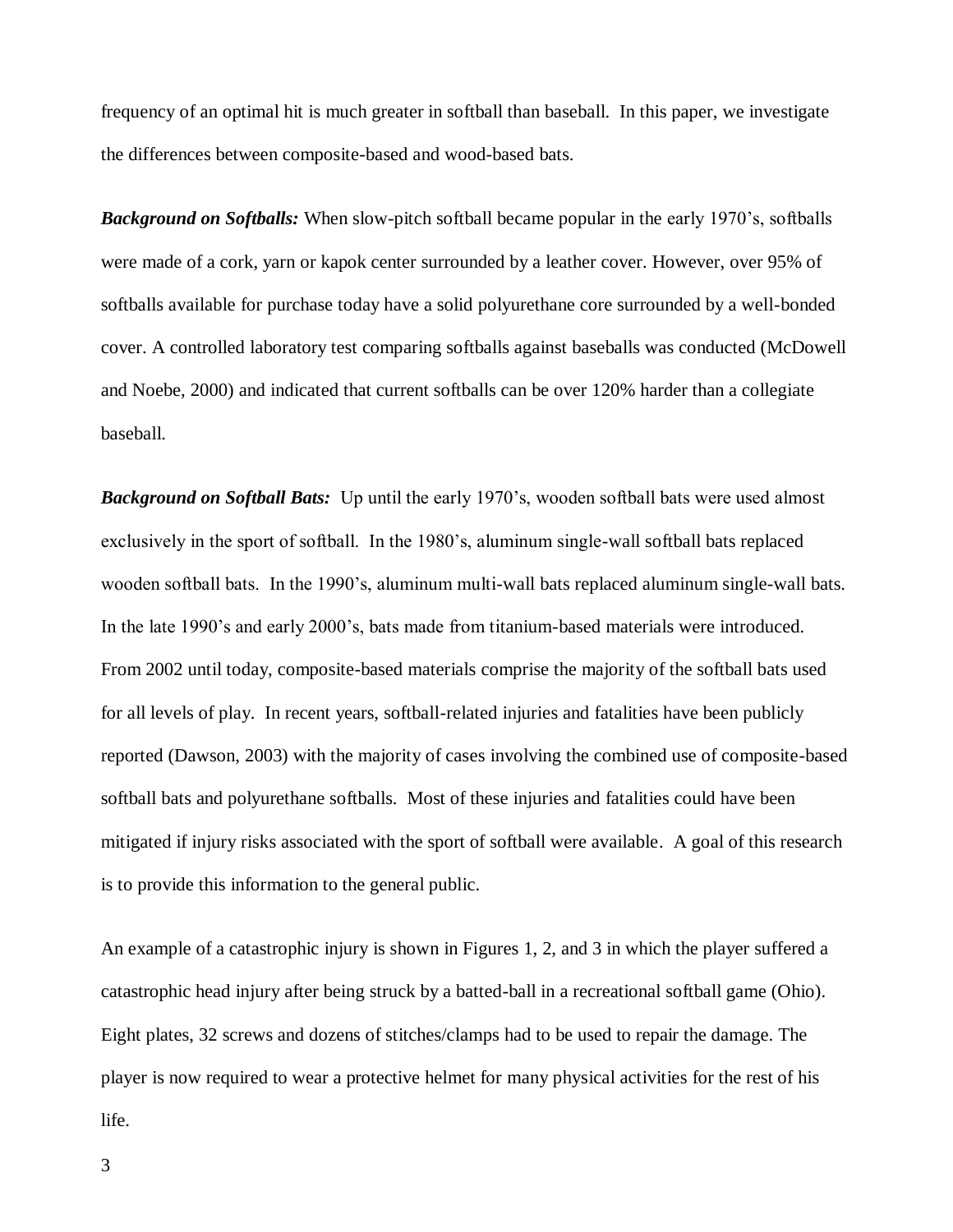

In another recent catastrophic injury shown in Figures 4 and 5, a player was hit in the face while defending a ball hit to the outfield and suffered an eye and head injury during a recreational softball game (Pennsylvania). The injury (called a ballistic impact by the attending physician) shattered his left lower orbital and broke and displaced his check bone, which required doctors to install two titanium plates in his face and a polyethylene sheet under his eye socket as well as three screws into the cheek bone to return it to and hold it in the correct position.



Figures 6 and 7 show an eye injury to a pitcher (Pennsylvania), where the pitcher was hit in the left cheekbone by a line drive. He stated that he had no time to react to the batted-ball. He suffered a fractured sinus cavity, a broken nose, the orbital bone of his left eye was broken above and below his eye, and the zygoma was broken. Surgery was required and two titanium plates were used to attach his orbital bones to stabilize the area and realign his zygoma. The lingering effects of this injury are intermittent left eye twitching and sinus infections.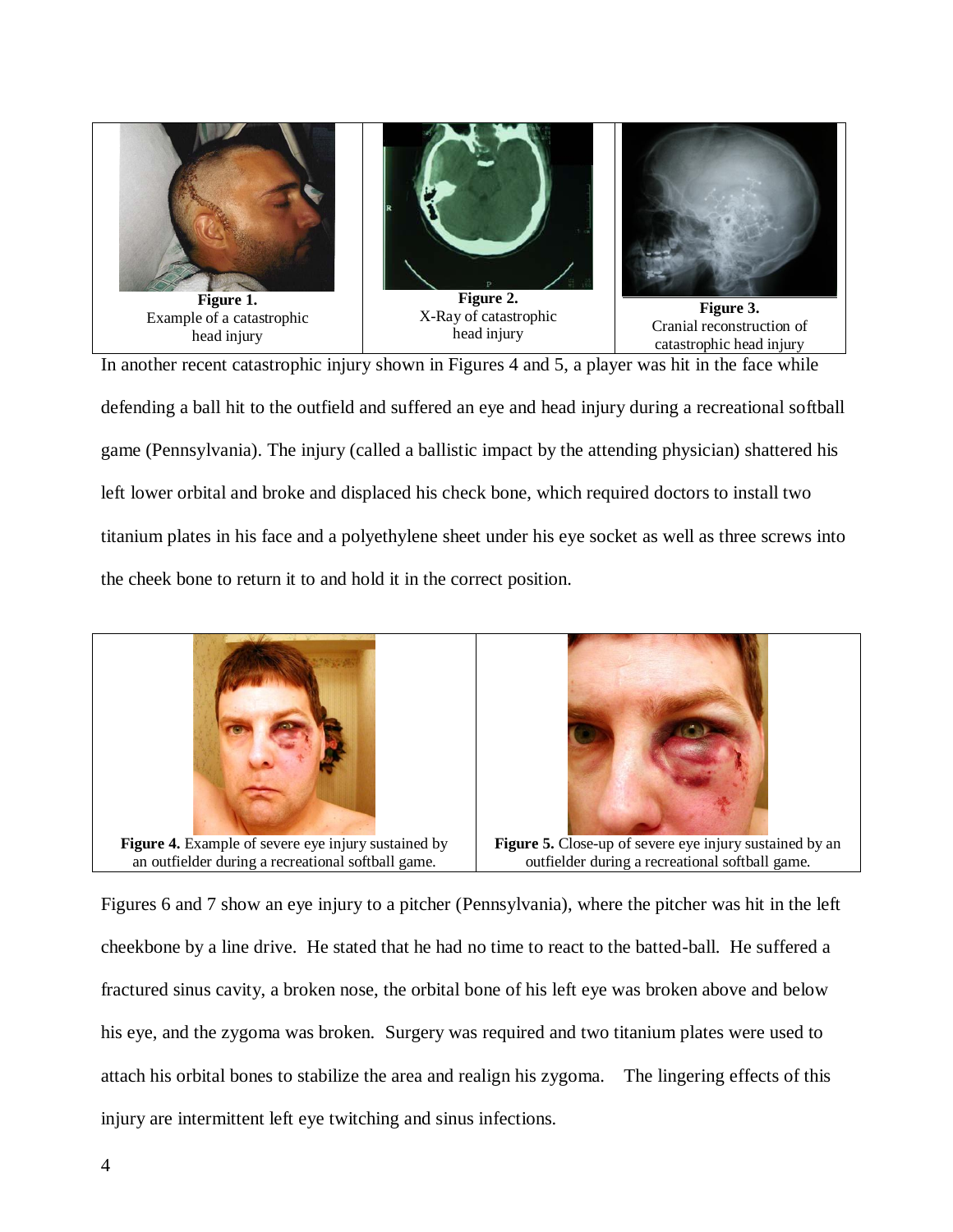



Figure 6. Example of eye injury during sustained by a pitcher during a recreational softball game.

**Figure 7.** 3 days-post surgery of eye injury during sustained by a pitcher during a recreational softball game.

A softball player in Texas recently died from head trauma (The Associated Press, 2005) after being struck in the head by a thrown ball. We have also we have confirmed at least four additional fatalities in the sport over the past three years (Legal Pub, 2007) and (WSBT News, 2009). Each could have possibly been minimized or avoided completely if the league or tournament director knew the injury risks.

Table 1 lists selected web posts reporting injuries to players from being struck by either a batted or thrown ball. This list illustrates the seriousness of injuries that can result from a softball impact. Without reliable national injury statistics on the sport of slow-pitch softball, it is impossible to quantify the exact number of injuries and fatalities in slow-pitch softball due to ball impacts. However, one can speculate that the actual number of injuries is many times the number listed in Table 1.

By comparing the performance of current, state-of-the art composite softball bats against a traditional wooden softball bat as a baseline, we hope to shed light on the performance increases in the sport of softball. The significance of this research effort is to provide reliable experimental laboratory and field-test data on the safety risks to players that can potentially reduce serious, catastrophic and fatal injuries.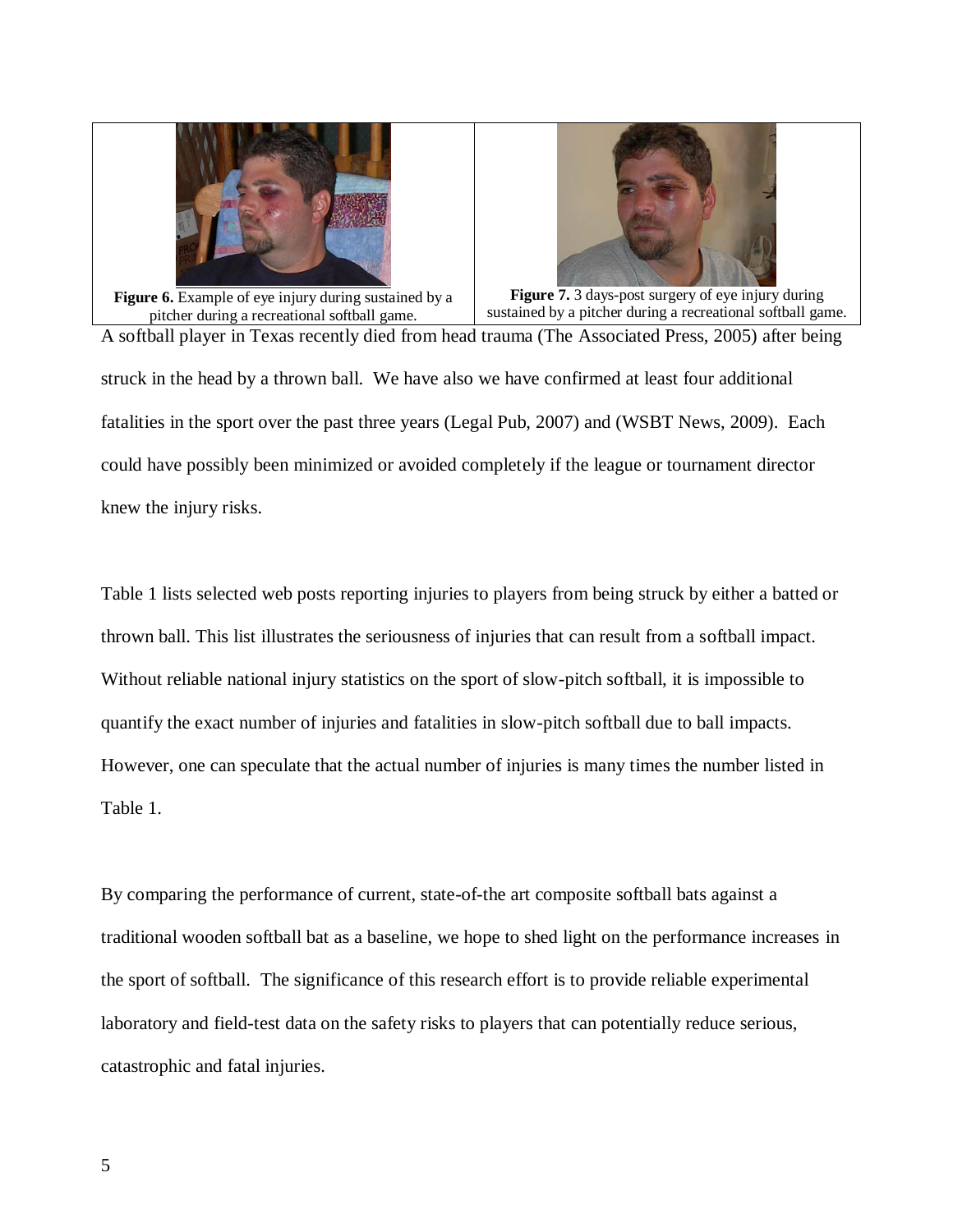# **Table 1. Webposts of Injuries**

| Date     | Player  | Injuries                                             | Link                                                                                 |
|----------|---------|------------------------------------------------------|--------------------------------------------------------------------------------------|
| 7/5/09   | Runner  | Knocked out, Concussion, Hospital                    | http://www.softballfans.com/forums/showthread.php?t=662068                           |
| 6/26/09  | Pitcher | <b>Skull Fracture</b>                                | http://www.softballfans.com/forums/showthread.php?t=658183&highlight=prayer+wes      |
| 6/2/09   | Runner  | <b>Skull Fracture</b>                                | http://www.softballfans.com/forums/showthread.php?t=644891                           |
| 5/17/09  | Pitcher | Skull Fracture, ICU                                  | http://www.softballfans.com/forums/showthread.php?t=634639                           |
| 4/18/09  | Runner  | Death                                                | http://www.softballfans.com/forums/showthread.php?t=618728                           |
| 4/16/09  | Pitcher | Fractured skull, Internal bleeding, Induced coma     | http://www.softballfans.com/forums/showthread.php?t=617671                           |
| 3/24/09  | Runner  | Skull fracture, ICU                                  | http://www.softballfans.com/forums/showthread.php?t=603093                           |
| 3/23/09  | Pitcher | Two cracked ribs.                                    | http://www.softballfans.com/forums/showthread.php?t=602569                           |
| 9/24/08  | Pitcher | Lost sight in one eye.                               | http://www.softballfans.com/forums/showthread.php?t=521918                           |
| 6/18/08  | Pitcher | Cracked skull, brain surgery, post #94               | http://www.softballfans.com/forums/showthread.php?t=475221                           |
| 5/19/08  | Pitcher | Broken nose, fractured cheek                         | http://www.softballfans.com/forums/showthread.php?t=460102                           |
| 5/19/08  | Pitcher | Skull fracture, bleeding on brain, surgury           | http://www.softballfans.com/forums/showthread.php?t=459776                           |
| 4/18/08  | Pitcher | Stitches and blurred vision                          | http://www.websitetoolbox.com/tool/post/911/vpost?id=2639642                         |
|          |         | Skull Fracture, multiple surgeries, Critical         |                                                                                      |
| 12/20/07 | Ump     | condition                                            | http://www.b2g2.com/boards/board.cgi?action=read&id=1198329814&user=lonestarsoftball |
| 11/6/07  | Pitcher | Cracked skull, brain surgery, post #14               | http://www.softballfans.com/forums/showthread.php?t=377803                           |
| 11/4/07  | Pitcher | Broken face bones, etc. Altered bat                  | http://forums.dssbats.com/sb/thread.cfm?threadid=4639&messages=79#279880             |
| 11/4/07  | Pitcher | Broken nose and poss. face bones. Bat taken<br>(#14) | http://www.softballfans.com/forums/showthread.php?t=376089                           |
| 10/31/07 | Runner  | Brain swelling, memory loss                          | http://www.softballfans.com/forums/showthread.php?t=374990                           |
| 10/28/07 | Runner  | Skull fracture, seizures, post #8                    | http://www.softballfans.com/forums/showthread.php?t=374990                           |
| 10/18/07 | Pitcher | Broken face bones, etc.                              | http://www.softballfans.com/forums/showthread.php?t=370640                           |
| 10/4/07  | Pitcher | Brain bleeding/swelling                              | http://www.softballfans.com/forums/showthread.php?t=371078                           |
|          |         | Post#23, lost his eye/skull fracture/broken cheek    |                                                                                      |
| 9/24/07  | Pitcher | bone                                                 | http://www.softballfans.com/forums/showthread.php?t=362805                           |
| 8/28/07  | Runner  | Skull fracture, plates installed                     | http://www.softballfans.com/forums/showthread.php?t=351962                           |
| 8/27/07  | Runner  | Skull fracture, blood clots                          | http://www.softballfans.com/forums/showthread.php?t=351116                           |
| 7/21/07  | Pitcher | Fractured Orbital, Post Concussion Syndrome          | http://www.softballfans.com/forums/showthread.php?t=391957                           |
| 7/10/07  | Runner  | Skull fracture                                       | http://www.softballfans.com/forums/showthread.php?t=331031                           |
| 7/9/07   | Pitcher | Lost an eye                                          | http://www.softballfans.com/forums/showthread.php?t=330242                           |
| 6/14/07  | Pitcher | fractures to his cheekbone                           | http://www.softballfans.com/forums/showthread.php?t=320606                           |
| 5/25/07  | Pitcher | Broken fingers on the glove hand                     | http://www.softballfans.com/forums/showthread.php?t=312172                           |
| 5/25/07  | Pitcher | Blood clot in shin, moved to groin                   | http://www.softballfans.com/forums/showthread.php?t=311988                           |
| 5/22/07  | Pitcher | Skull fracture, sight impairment                     | http://www.softballfans.com/forums/showthread.php?t=310226                           |
| 4/25/07  | Runner  | Skull fracture, internal bleeding                    | http://www.softballfans.com/forums/showthread.php?t=299261                           |
| 3/1/07   | Pitcher | Skull fracture, internal bleeding                    | http://www.softballfans.com/forums/showthread.php?t=274430                           |
| 12/31/06 | Pitcher | Broken kneecap                                       | http://www.softballfans.com/forums/showthread.php?t=253810                           |
| 12/20/06 | Pitcher | Broken face bones                                    | http://www.softballfans.com/forums/showthread.php?t=251238                           |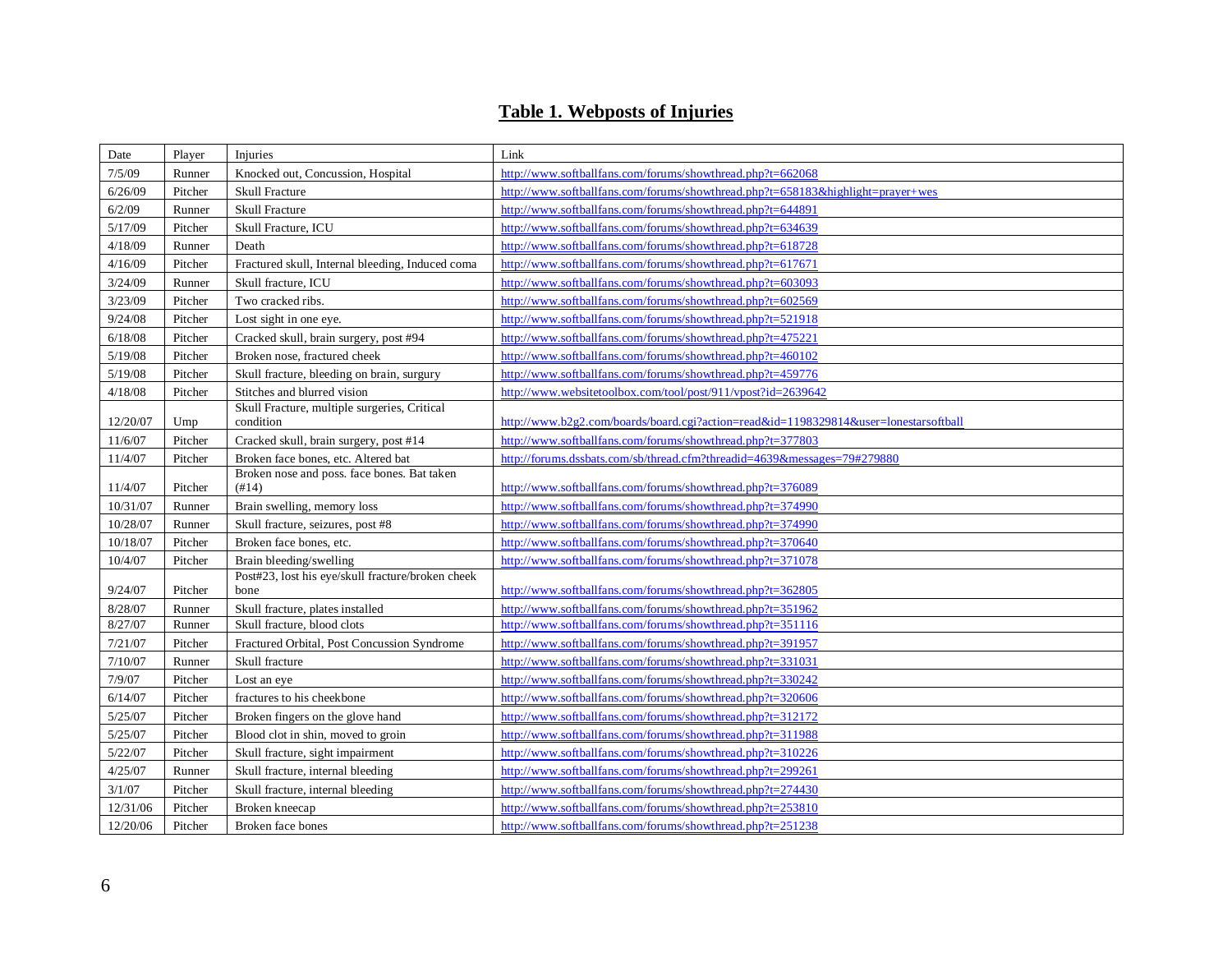| 12/7/06           | Pitcher           | 35 stitches                                         | http://www.floridasoftball.com/forum/showthread.php?t=4379                                                                                          |
|-------------------|-------------------|-----------------------------------------------------|-----------------------------------------------------------------------------------------------------------------------------------------------------|
| 11/28/06          | Runner            | Brain swelling?                                     | http://www.softballfans.com/forums/showthread.php?t=245766                                                                                          |
| 11/16/06          | Pitcher           | nose split on both sides and facial fractures       | http://vegas.softballjunky.com/viewtopic.php?t=2051                                                                                                 |
|                   |                   |                                                     | http://www.floridasoftball.com/forum/showthread.php?t=4028                                                                                          |
| 10/23/06          | Ump               | Bone bruise, bat to be tested, shaved?              | http://www.floridasoftball.com/forum/showthread.php?t=4021                                                                                          |
| 9/13/06           | Pitcher           | Lost teeth                                          | http://www.softballfans.com/forums/showthread.php?t=221885                                                                                          |
| 8/22/06           | 1st base          | Death, hit in chest w/ ball earlier?                | http://www.softballfans.com/forums/showthread.php?t=213295                                                                                          |
| 8/2/06            | Pitcher           | Upper jaw - Surgery                                 | http://www.softballfans.com/forums/showthread.php?t=205086                                                                                          |
| 7/24/06           | Pitcher           | Death                                               | http://www.ourmidland.com/site/news.cfm?newsid=16959613&BRD=2289&PAG=461&dept_id=472542&rfi=6                                                       |
| 7/10/06           | Pitcher           | Face, eye, cheek, orbital, teeth.                   | http://www.softballfans.com/forums/showthread.php?t=195509                                                                                          |
| 5/15/06           | Pitchers          | Two cases, Skull Fracture / ?                       | http://www.softballfans.com/forums/showthread.php?t=174112                                                                                          |
| 3/25/06           | Pitcher           | Possible lost hearing in one ear.                   | http://www.softballfans.com/forums/showthread.php?t=154519                                                                                          |
| 3/6/06            | Pitcher           | Lost one eye and broken face bones                  | http://www.softballfans.com/forums/showthread.php?t=147444                                                                                          |
| 2/15/06           | Pitcher           | Broken hand                                         | http://www.softballfans.com/forums/showthread.php?t=140120                                                                                          |
| 2/13/06           | Pitcher           | Lost teeth, post #14                                | http://www.softballfans.com/forums/showthread.php?t=138826                                                                                          |
| 11/3/05           | Pitcher           | Broken kneecap                                      | http://www.softballfans.com/forums/showthread.php?t=113630                                                                                          |
| 11/2/05           | Pitcher           | Teeth knocked out                                   | http://www.softballfans.com/forums/showthread.php?t=113162&highlight=pitcher+drilled                                                                |
| 10/10/05          | Pitcher           | Broken jaw                                          | http://www.softballfans.com/forums/showthread.php?t=108272                                                                                          |
|                   |                   | Fractured skull, Internal bleeding, ruptured        |                                                                                                                                                     |
| 8/29/05<br>8/8/05 | Runner<br>Pitcher | eardrum<br>Broken jaw and cheek                     | http://p076.ezboard.com/fslowpitchsoftballmohrsoftball.showMessage?topicID=42476.topic<br>http://www.softballfans.com/forums/showthread.php?t=93290 |
|                   | Pitcher           |                                                     |                                                                                                                                                     |
| 7/4/05            |                   | 4 stitches on face (SB12/Syn2)                      | http://www.softballfans.com/forums/showthread.php?t=83306&highlight=injured                                                                         |
| 6/20/05           | Pitcher           | Broken eye socket & 30 stitches                     | http://www.softballfans.com/forums/showthread.php?t=79196&highlight=injured                                                                         |
| 5/29/05           | Pitcher           | Broken jaw and cheek                                | http://www.softballfans.com/forums/showthread.php?t=72810&highlight=injured                                                                         |
| 5/16/05<br>4/4/05 | Pitcher           | Reconstructive surgery, vision trouble              | http://www.softballfans.com/forums/showthread.php?t=68990&highlight=injured                                                                         |
|                   | Runner<br>Fan.    | Broken eye socket, skull fracture, broken rib, etc. | http://www.softballfans.com/forums/showthread.php?t=57734&highlight=injured                                                                         |
| 3/29/05           | 4yrs              | Cracked skull, coma                                 | http://www.softballfans.com/forums/showthread.php?t=56255&highlight=injured                                                                         |
| 2/14/05           | Pitcher           | Bruised head, OK                                    | http://www.softballfans.com/forums/showthread.php?t=46145&highlight=injured                                                                         |
| 11/15/04          | Pitcher           | Hit in forehead?                                    | http://www.softballfans.com/forums/showthread.php?t=32506&highlight=injured                                                                         |
| 10/12/04          | Pitcher           | Lost an eye                                         | http://www.softballfans.com/forums/showthread.php?t=28496&highlight=injured                                                                         |
| 8/24/04           | Pitcher           | Broken leg                                          | http://www.softballfans.com/forums/showthread.php?t=23173&highlight=injured                                                                         |
| 7/29/04           | Pitcher           | Cracked sinus cav., 12 stitches                     | http://www.softballfans.com/forums/showthread.php?t=20175&highlight=injured                                                                         |
| 7/23/04           | Pitcher           | Bad leg bruise (male batter female pitcher)         | http://www.softballfans.com/forums/showthread.php?t=19548&highlight=injured                                                                         |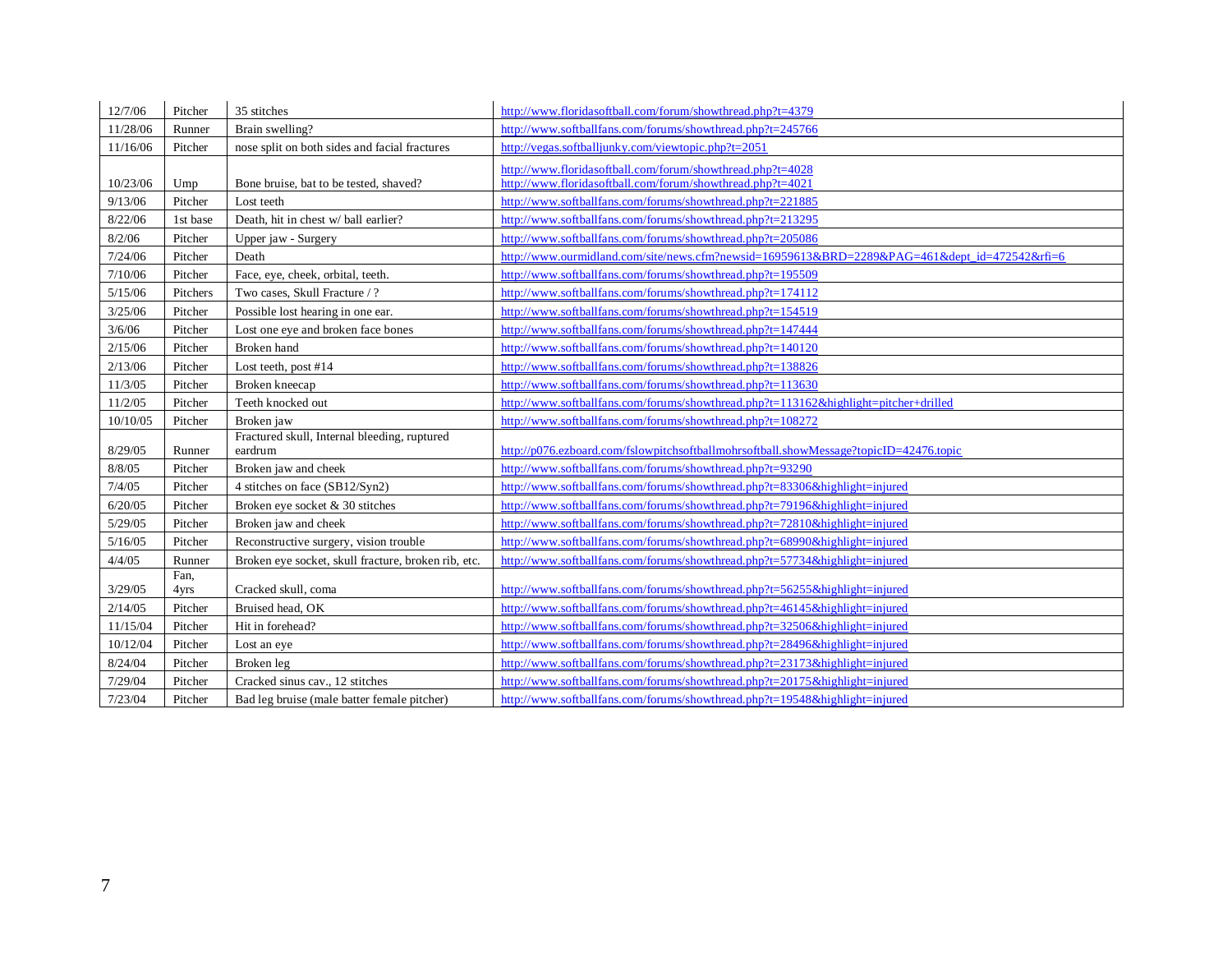This study of softball injury risk is comprised of two parts. Part 1 was an indoor controlled study analyzing Batted-Ball Velocities (BBV) using composite-based and wood-based softball bats. Part 2 was a controlled outdoor study analyzing distance data using composite-based and wood-based softball bats. For these comparison parts of this study, over 250 batted-ball velocity measurements and over 200 distance measurements were recorded. The softball model was compression tested according to the ASTM ball compression standard (ASTM F1888-02, 2002) and has a compression value of  $2576 +/- 78.7$  N/0.64 cm. All five bat models were  $857$  g in weight and were certified and approved by either the United States Specialty Sports Association (all five bat models) and/or the Amateur Softball Association of America (three bat models). All softball bats and balls were purchased from retail sporting goods stores. We used five adult male softball players in Part 1 of this study; 4 of these 5 players were used in Part 2 of the study. What follows is a description of each part of the study.

### **Indoor Batted-Ball Velocity Study:**

We chose five male bat testers with each bat testers having at least six years of league and tournament playing experience. Each bat tester was required to hit two rounds of five line drive hits each for a total of ten recorded batted-ball velocity measurements for each bat tester. A five-minute rest period between each round was required in order to mitigate fatigue. To minimize bias and ensure accurate testing, all recorded line drive hits were factored into the analysis in order to get a true performance metric.

*Pitching Machine*: A Jugs<sup>™</sup> softball pitching machine was used to accurately pitch a softball between 7 and 10 m/s. This range was used to represent the average pitch speed a typical batter will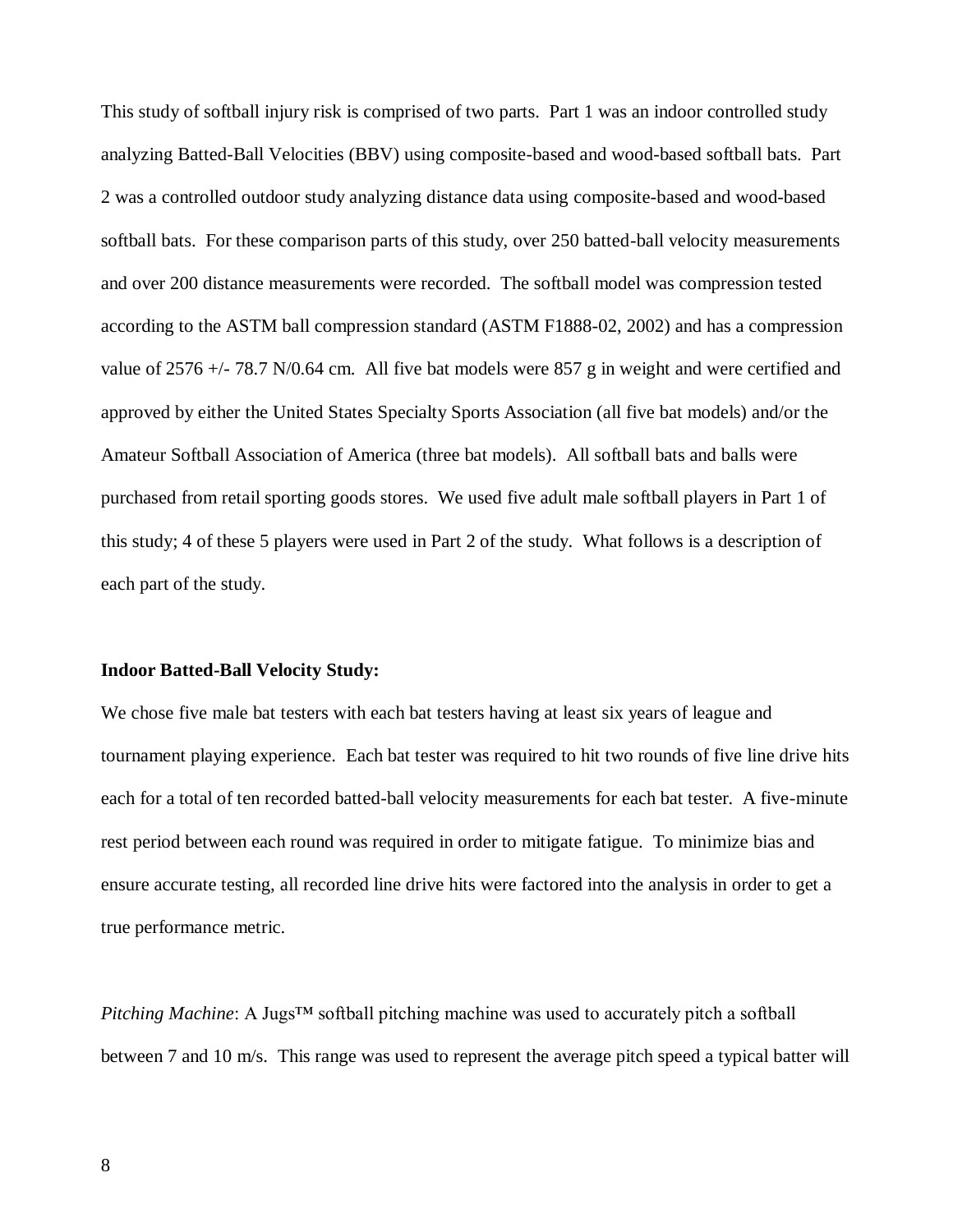experience in a softball game. The arc height of the pitched balls was between 1.5 and 3 meters from the ground.

*Batted-Ball Velocity Measurements*: A Stalker Sport™ radar device was used to record batted-ball velocity measurements. The Stalker Sport<sup>TM</sup> radar device is accurate to within  $+/-0.16$  km/hr and has a target acquisition time of 0.046 seconds. The radar gun was mounted on a tripod 1.5 m from the ground facing the batter approximately 24 m away. Figure 8 shows the setup used for the indoor testing. Using the fact that the target acquisition time for the radar gun is 0.046 seconds, we calculated the Initial Batted-Ball Velocity (IBBV) by taking into account ball deceleration due to air resistance (Adair, 1997). The calculation for initial batted-ball velocity is as follows:

IBBV = V<sub>radar</sub> + (0.0001554<sup>\*</sup>( V<sub>radar</sub>)
$$
\wedge
$$
2 - 0.01417<sup>\*</sup>( V<sub>radar</sub>) + 1.06), **Eq. (1)**

where V<sub>radar</sub> is the measured value from the radar gun in mph.

#### **Outdoor Distance Study:**

We used four out of the five male testers from the indoor study (the  $5<sup>th</sup>$  tester was unable to participate). Each bat tester was required to hit two rounds of five distance hits each for a total of ten recorded distance hits for each bat tester. A minimum, five-minute resting period between each round was required in order to mitigate fatigue. To minimize bias and ensure accurate distance testing, all recorded distance hits beyond 285 feet were factored into the analysis. Ground balls, pop-ups and line drives were excluded from the distance data.

Distance Measurements: Accurate distance measurements were taken with two Bushnell Yardage Pro™ laser range finder devices. Distance readings were taken from the batter to the point where the ball initially landed to ensure consistent readings. The distance data measured up to 10 distance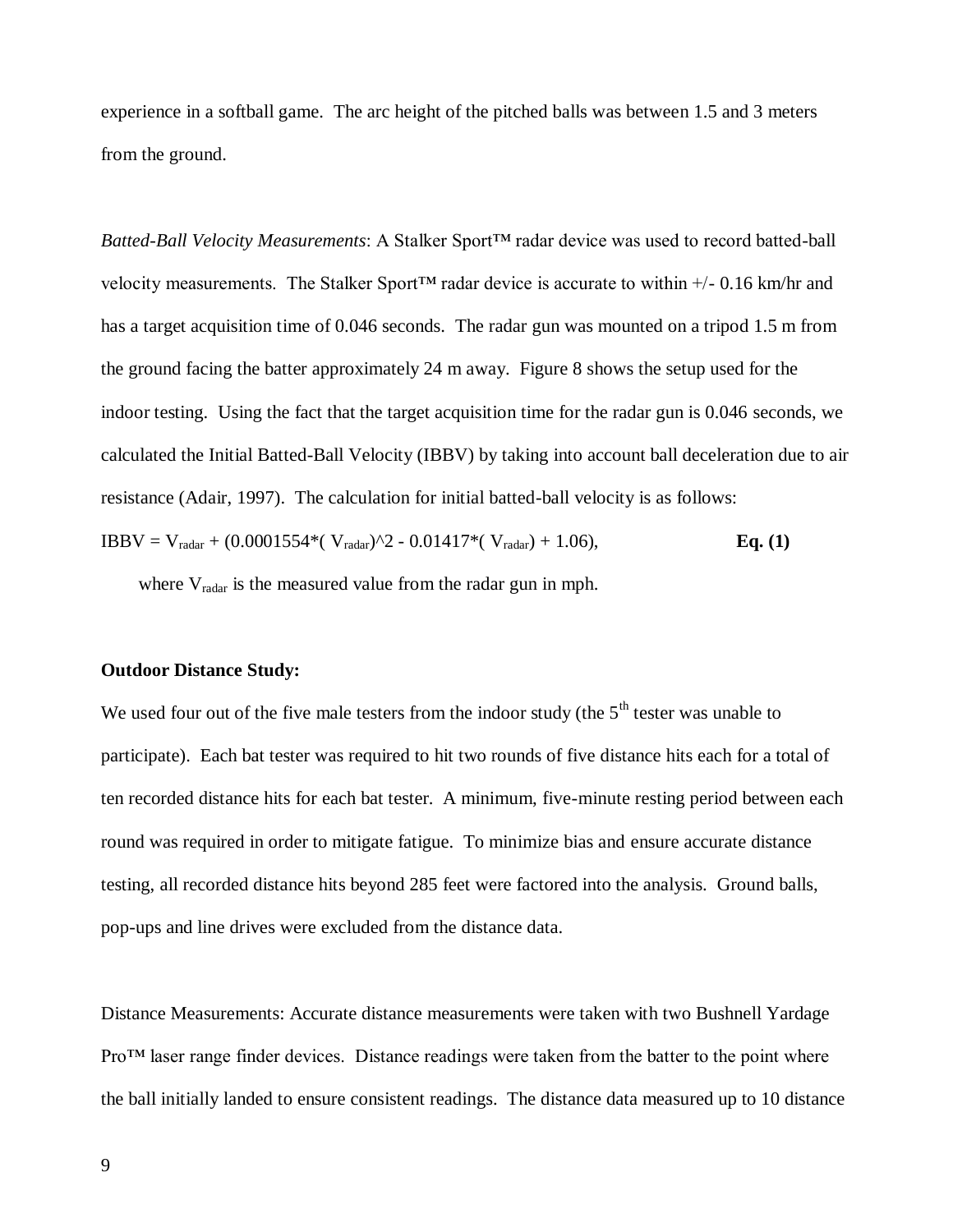hits for each batter with each bat. Only balls that landed 285 feet or farther were counted for composite-based bats and only balls that landed 270 feet or farther were counted for wooden bats.



Figure 8. Controlled Indoor Field Testing Setup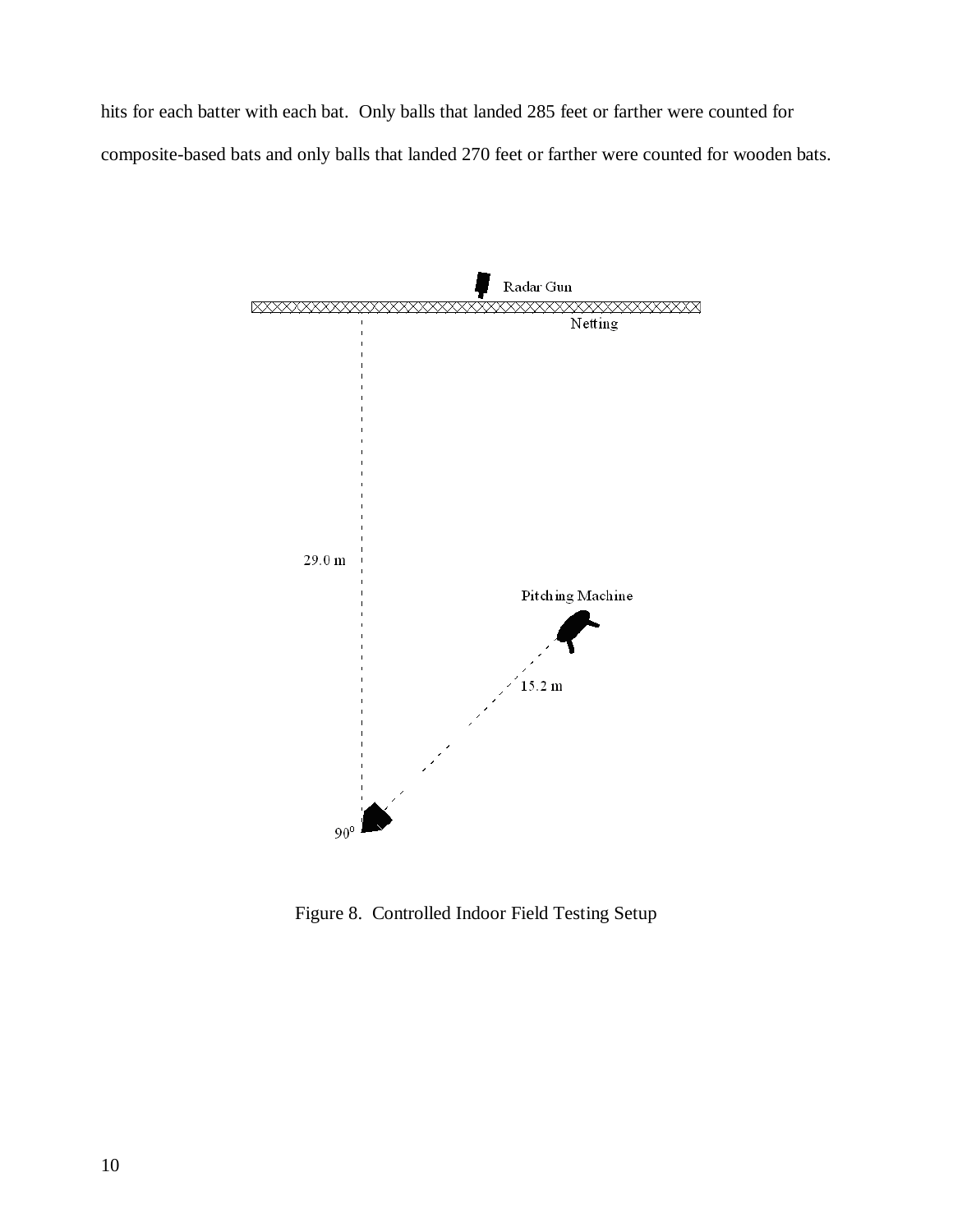### **RESULTS**

The batted-ball velocity data were grouped into three categories for analysis; all data, top 30% (Used to represent an "optimally-struck" ball) and high-low values. This was done in order to statistically validate the data to ensure the results were significant.

Table 2 lists the IBBVs of all data and shows that, on average, IBBVs using composite bats were 97.0 mph and the average for the wooden bat was 85.4 mph, representing a 13.6% difference in performance. Using all of the data as a metric, composite bats resulted in softball speeds 11.6 mph faster than for wooden bats.

In order to represent an optimally-struck ball, we chose to analyze the top 30% of the IBBV data. Table 3 lists the IBBVs of the top 30% of the data and shows that, on average, IBBVs using composite bats were 99.5 mph and the average for the wooden bat was 87.2 mph, representing a 14.1% increase in performance. Using the top 30% of the IBBV data, composite bats were 12.3 mph faster than softball hit by wooden bats.

| Table 2. ALL IDD V DATA (TOO 70) |            |       |            |            |            |          |  |
|----------------------------------|------------|-------|------------|------------|------------|----------|--|
|                                  | <b>BT1</b> | BT2   | <b>BT3</b> | <b>BT4</b> | <b>BT5</b> | Comp Avg |  |
| $\bf Comp1$                      | 101.8      | 101.2 | 92.9       | 97.3       | 100.9      | 98.8     |  |
| $\bf Comp2$                      | 98.4       | 97.6  | 91.6       | 94.8       | 93.7       | 95.2     |  |
| Comp3                            | 95.4       | 99.1  | 90.6       | 93.1       | 94.1       | 94.5     |  |
| $\mathbf{Comp4}$                 | 99.9       | 103.7 | 94.9       | 97.7       | 101.9      | 99.6     |  |
| <b>BBV</b> Avg                   | 98.9       | 100.4 | 92.5       | 95.7       | 97.6       | 97.0     |  |
|                                  |            |       |            |            |            |          |  |
| <b>Wood</b>                      | 86.5       | 86.1  | 81.2       | 86.3       | 86.7       | 85.4     |  |

**Table 2. ALL IBBV DATA (100%)**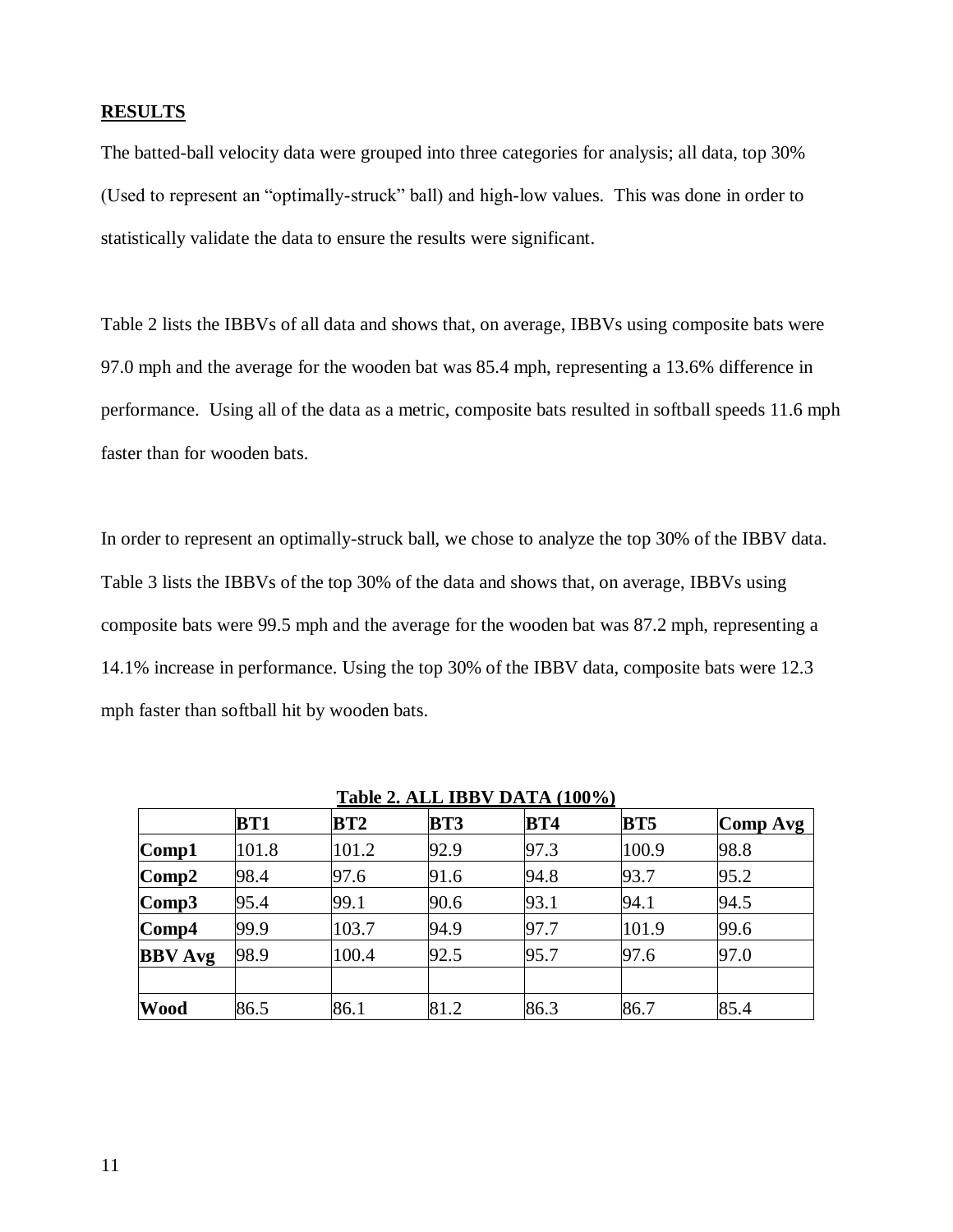|                  | <b>BT1</b> | <b>BT2</b> | <b>BT3</b> | <b>BT4</b> | <b>BT5</b> | Comp Avg |
|------------------|------------|------------|------------|------------|------------|----------|
| $\lfloor$ Comp1  | 104.6      | 104.2      | 95.1       | 100.2      | 104.2      | 101.7    |
| $\bf Comp2$      | 100.2      | 99.9       | 94.1       | 96.1       | 95.8       | 97.2     |
| $\mathbf{Comp3}$ | 98.1       | 100.2      | 93.1       | 95.1       | 96.1       | 96.5     |
| $\mathbf{Comp4}$ | 103.9      | 106.3      | 96.1       | 99.9       | 106.6      | 102.6    |
| <b>BBV</b> Avg   | 101.7      | 102.6      | 94.6       | 97.8       | 100.7      | 99.5     |
|                  |            |            |            |            |            |          |
| <b>Wood</b>      | 89.7       | 88.0       | 81.9       | 87.3       | 89.0       | 87.2     |

**Table 3. Top 30% IBBV Data**

Table 4 lists the distance data and shows that, on average, distance measurements using composite bats was 351.4 feet and the average for the wooden bat was 296.3 feet, representing an 18.6% increase in performance. The use of the composite bats resulted in hits that were 55.1 feet farther then the comparable hits using wooden bats. The distance data using composite bats ranged from a low of 285 feet to a high of 420 feet. Using the wooden bat, the distance data ranged from a low of 270 feet to a high of 336 feet.

|          | <b>BT1</b> | BT2   | <b>BT3</b> | <b>BT4</b> | All Avg |
|----------|------------|-------|------------|------------|---------|
| Comp1    | 352.3      | 379.3 | 354.6      | 369.8      | 364.0   |
| Comp2    | 332.3      | 373.1 | 325.2      | 337.9      | 342.1   |
| Comp3    | 327.0      | 348.4 | 319.2      | 339.8      | 333.6   |
| Comp4    | 370.8      | 379.5 | 342.4      | 371.5      | 366.1   |
| Dist Ave | 345.6      | 370.1 | 335.4      | 354.8      | 351.4   |
|          |            |       |            |            |         |
| Wood     | 286.5      | 315.6 | 288.0      | 295.0      | 296.3   |

**Table 4. All Distance Data (100%)**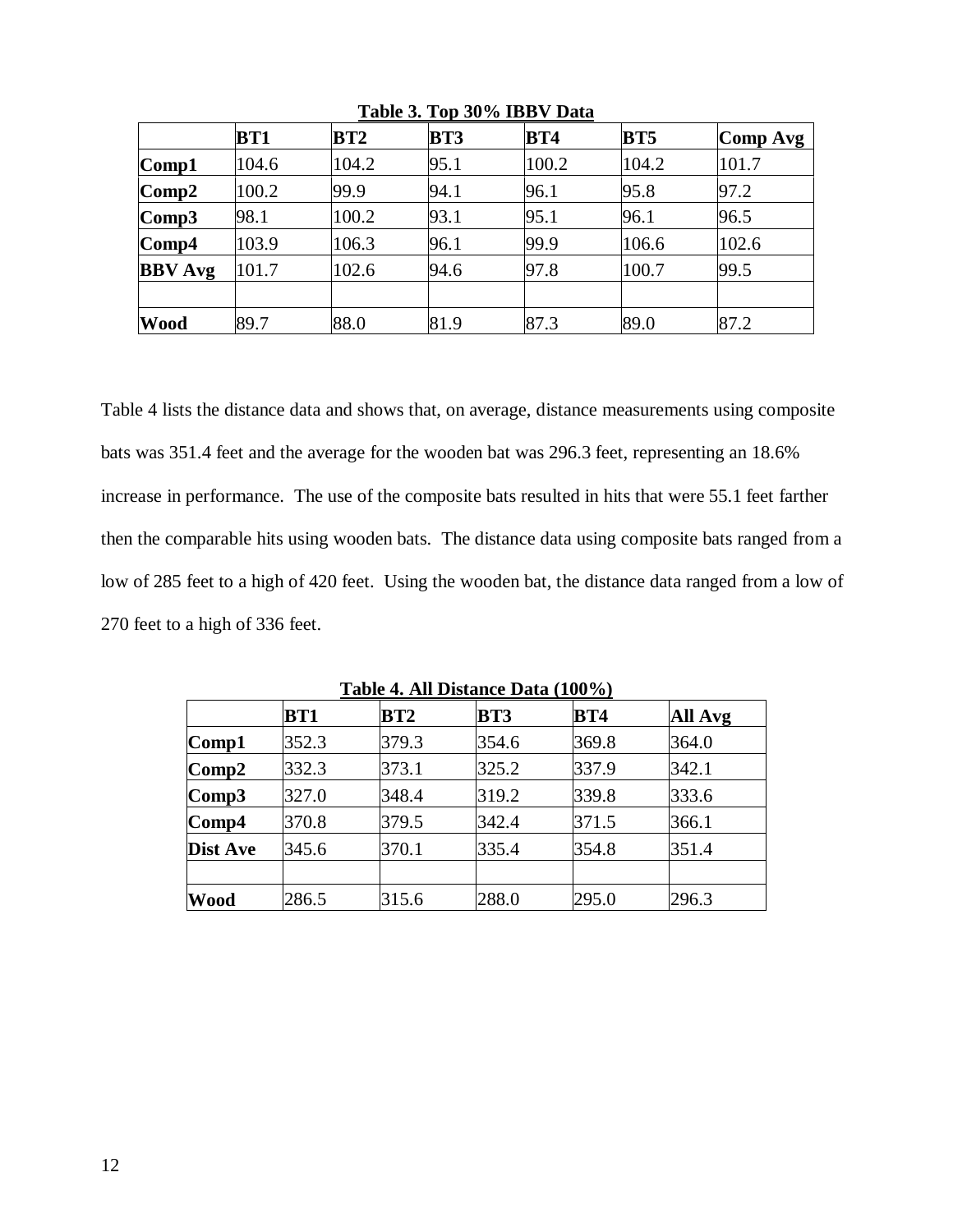### **DISCUSSION**

This study demonstrated that composite-based bats consistently resulted in batted-ball velocities that exceeded recommended published safety metrics, while wooden bats resulted in batted-ball velocities that were within these metrics. More specifically, based on published injury reports as well as the batted-ball velocity measurements in the paper, it is clear that the use of composite bats along with polyurethane balls poses a significant safety risk in the sport of softball. By relying on recommended published safety metrics (Mississippi State University, 2002) and (Nicholls, et al., 2003) for initial ball exit speed, we are able to compare our results effectively. Based on the results obtained in this paper, composite bat far exceed the recommend published safety metrics. We used a maximum initial batted-ball velocity of 41.6 m/s (93 mph) as a comparison safety metric in this study based on the two baseball safety studies aforementioned. All of the bat testers were able to exceed the 93 mph safety metric using composite bats but none of the bat testers were able to exceed it using wooden bats.

Another safety metric to consider is reaction time of the nearest player on the field, the pitcher. A reaction study conducted by Owings, (Owings, et. al., 2003) looked at the reaction times of various youth age groups. For the oldest age group studied, 16 year olds, they concluded that at least 0.409 seconds was necessary to reduce the potential for serious or catastrophic injury. This equates to an initial batted-ball velocity of 39.0 m/s (87.2 mph), which is significantly slower than the velocities measured in our study. This study focused on younger players, which do not accurately represent the older population that plays the majority of recreational softball. It has been shown that older adults have slower reactions than younger adults (Hultsch, et al., 2002 and Luchies, et al., 2002).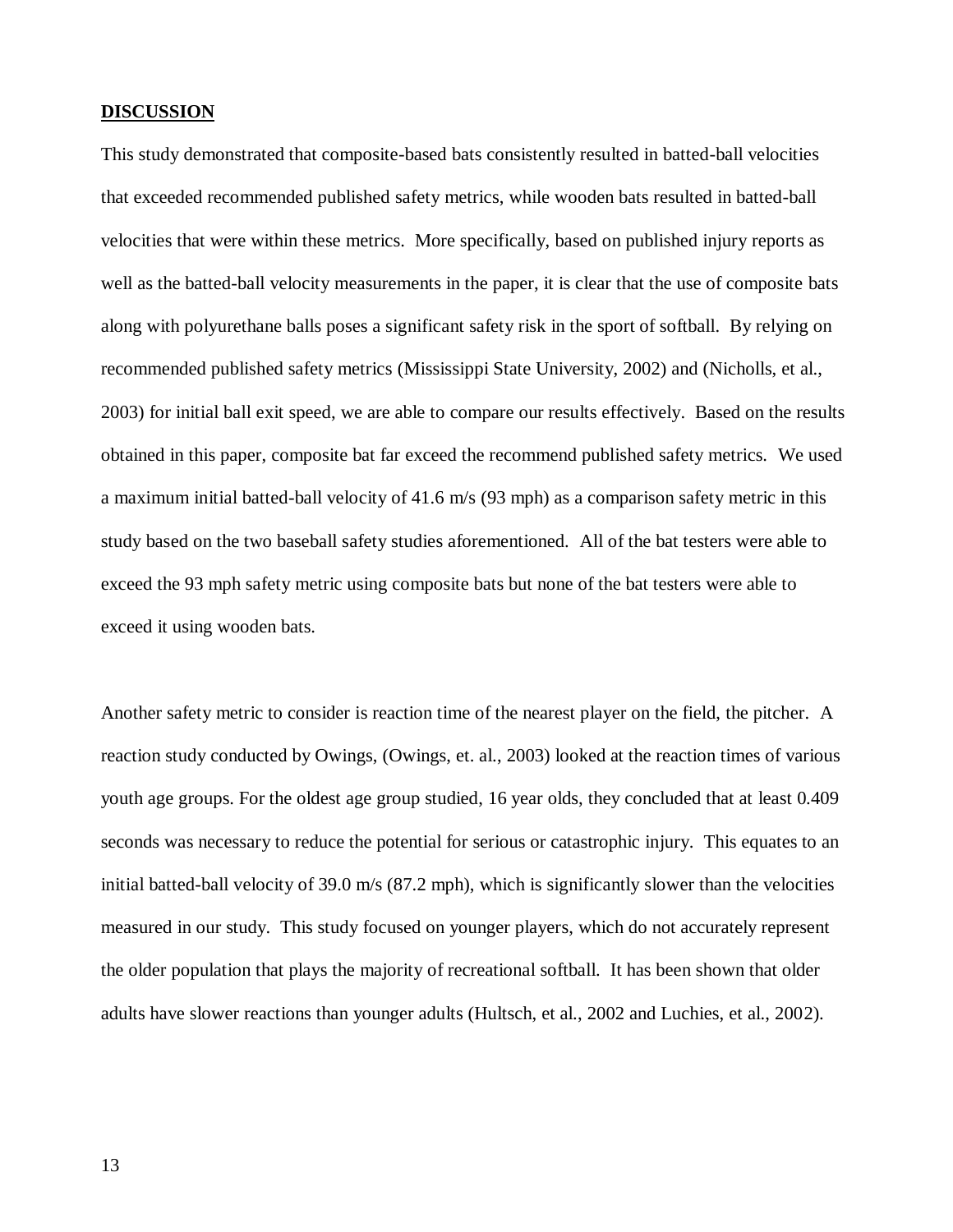This study was conducted to highlight the current, state-of-the-art softball bats and show that the sport of softball can be unreasonably dangerous when composite-based softball bat are used along with polyurethane softballs. We recommend that leagues and tournaments avoid using compositebased softball bats in combination with polyurethane softballs. This change in protocol should bring the softball leagues into compliance with recommended published safety standards.

#### **CONCLUSION**

The use of high-tech composite softball bats combined with polyurethane softballs produced battedball velocities that exceed "safe" recommended initial batted-ball velocities. On average, when compared to a wooden control bat, the batted-ball velocities using composite bats exceeded the performance of wooden bats by over 13%. Distance measurements using composite softball bats exceeded the performance of wooden bats by over 18%.

#### **ACKNOWLEDGEMENTS**

The Authors would like to thank Bomani Sports Research, Inc. for providing the funding for this study. We would also like to thank Joseph Dea, Brian L. Deiderick and Brian Sulouff for providing the injury images.

This study is dedicated to the late Dr. Richard Zeller…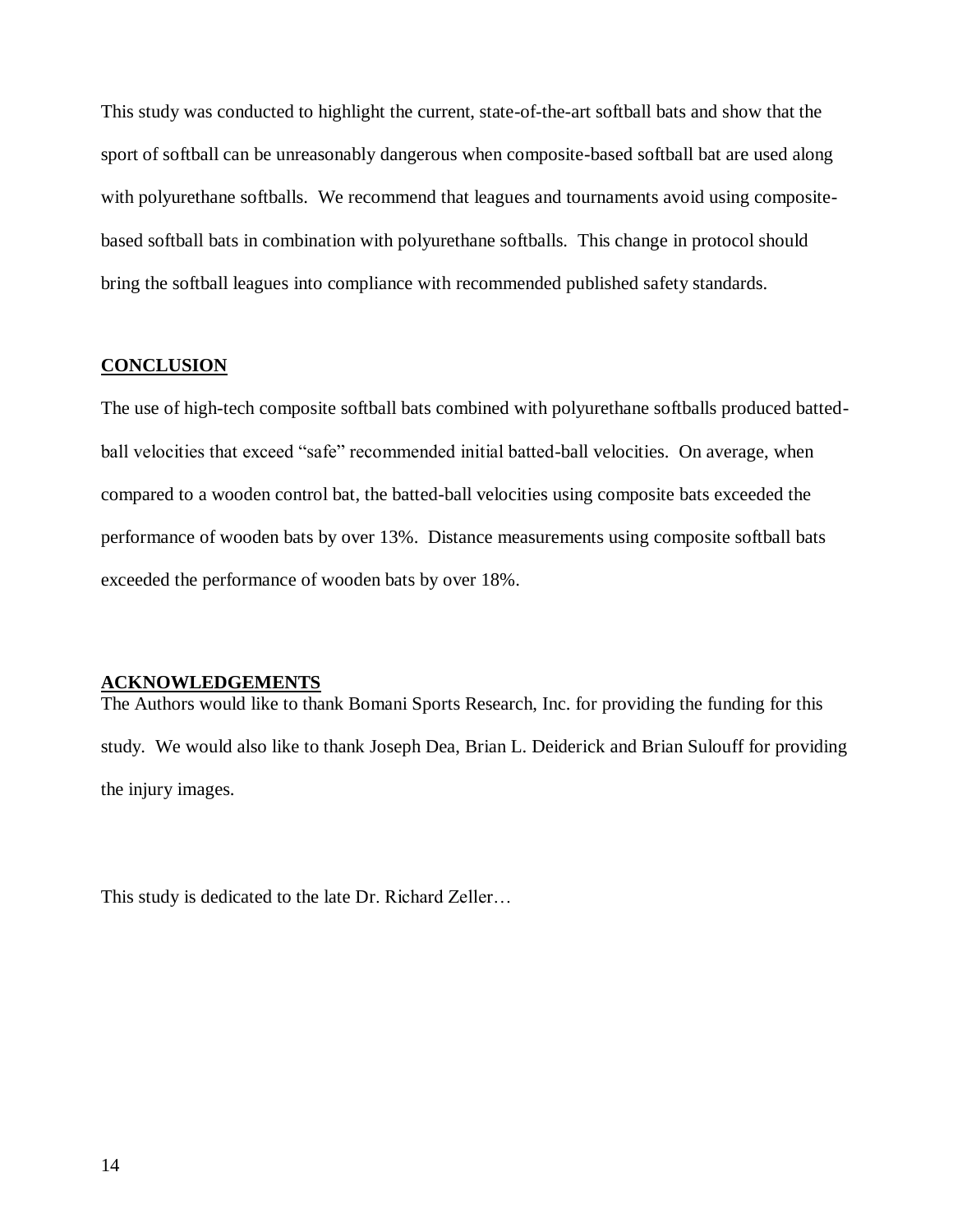## **REFERENCES**

Adair, R.K. (1997). The Physics of Baseball ( $2<sup>nd</sup>$  ed.). New York: Harper Collins. p 140.

ASTM F 1888-02 (2002). Standard Test Method for Compression-Displacement of baseballs and Softballs, ASTM International.

The Associated Press (2005)**,** "Woman wants softball rules changed after son's death," The Beaumont Enterprise, Beaumont, TX, URL: [http://www.southeasttexaslive.com/site/news.cfm?newsid=14810088&BRD=2287&PAG=461&dept\\_id=512](http://www.southeasttexaslive.com/site/news.cfm?newsid=14810088&BRD=2287&PAG=461&dept_id=512588&rfi=8) [588&rfi=8](http://www.southeasttexaslive.com/site/news.cfm?newsid=14810088&BRD=2287&PAG=461&dept_id=512588&rfi=8)

Crisco, J.J., Greenwald, R.M., Blume, J.D. and Penna, L.H. (2002). Batting performance of wood and metal baseball bats," *Med. Sci. Sports Exerc.*, 34(10), 1675-1684

Crisco, J.J., Hendee, S.P. and Greenwald, R.M. (1997). The influence of baseball modulus and mass on head and chest impacts: a theoretical study.Medicine & Science in Sports & Exercise. 29(1):26-36.

Dawson, R. (2003). Blinding Speed. WISH TV-8, Indianapolis, IN, URL[:http://www.wishtv.com/Global/story.asp?s=%20%201274912.](http://www.wishtv.com/Global/story.asp?s=%20%201274912)

Greenwald R.M., Penna, L.H. and Crisco, J.J. (2001). Differences in Batted Ball Speed with Wood and Aluminum Baseball Bats: A Batting Cage Study," *J. Appl. Biomech.*, 17, 241-252

Heald J. H. and Pass D. H. (1994), Head and Neck Injuries in Sports, pp. 223-238, ASTM International.

Hultsch, D. F., S. W. MacDonald and R. A. Dixon. (2002). Variability in reaction time performance of younger and older adults. *The Journals of Gerontology, Series B* 57(2): 101.

Legal Pub (Thursday, July 26, 2007), URL: <http://legalpublication.blogspot.com/2007/07/margaret-ruth-maggie-hilbrands-life.html>

Luchies, C. W., J. Schiffman, L. G. Richards, M. R. Thompson, D. Bazuin, and A. J. DeYoung. (2002). Effects of age, step direction, and reaction condition on the ability to step quickly. *The Journals of Gerontology, Series A* 57(4): M246.

McDowell, M. and Ciocco, M. (2006). A Pitcher Injury Risk Assessment Study Analyzing Composite, Titanium, Aluminum and Wood Softball Bat Performance. *(accepted for publication by the European Journal of Sports Science)*.

McDowell, M. and Ciocco, M. (2005). A Controlled Study On Batted-Ball Speed And Available Pitcher Reaction Time For The Sport Of Slowpitch Softball. Br J Sports Med; 39:223–225.

McDowell, M. (2004). Assessment of Softball Bat Safety Performance Using Mid-Compression Polyurethane Softballs. Sports Biomechanics 3(2): 185-194.

McDowell, M. (2003). Stereo Imaging Velocimetry System and Method. US Patent #6,603,535.

McDowell, M. and Noebe, R., (2000). How Temperature Affects Ball Compression. Bomani Sports Research, Inc. URL: http://www.bomani.com/BSRI/bsrsa2006/softball\_articles/BSRI-08\_HowTABC.html Mississippi State University (2002) Study helps give pitchers more time to react, University Relations News Bureau, 14-Jun-2002. URL: [http://msuinfo.ur.msstate.edu/msu\\_memo/1999/02-08-99/bats.htm](http://msuinfo.ur.msstate.edu/msu_memo/1999/02-08-99/bats.htm)